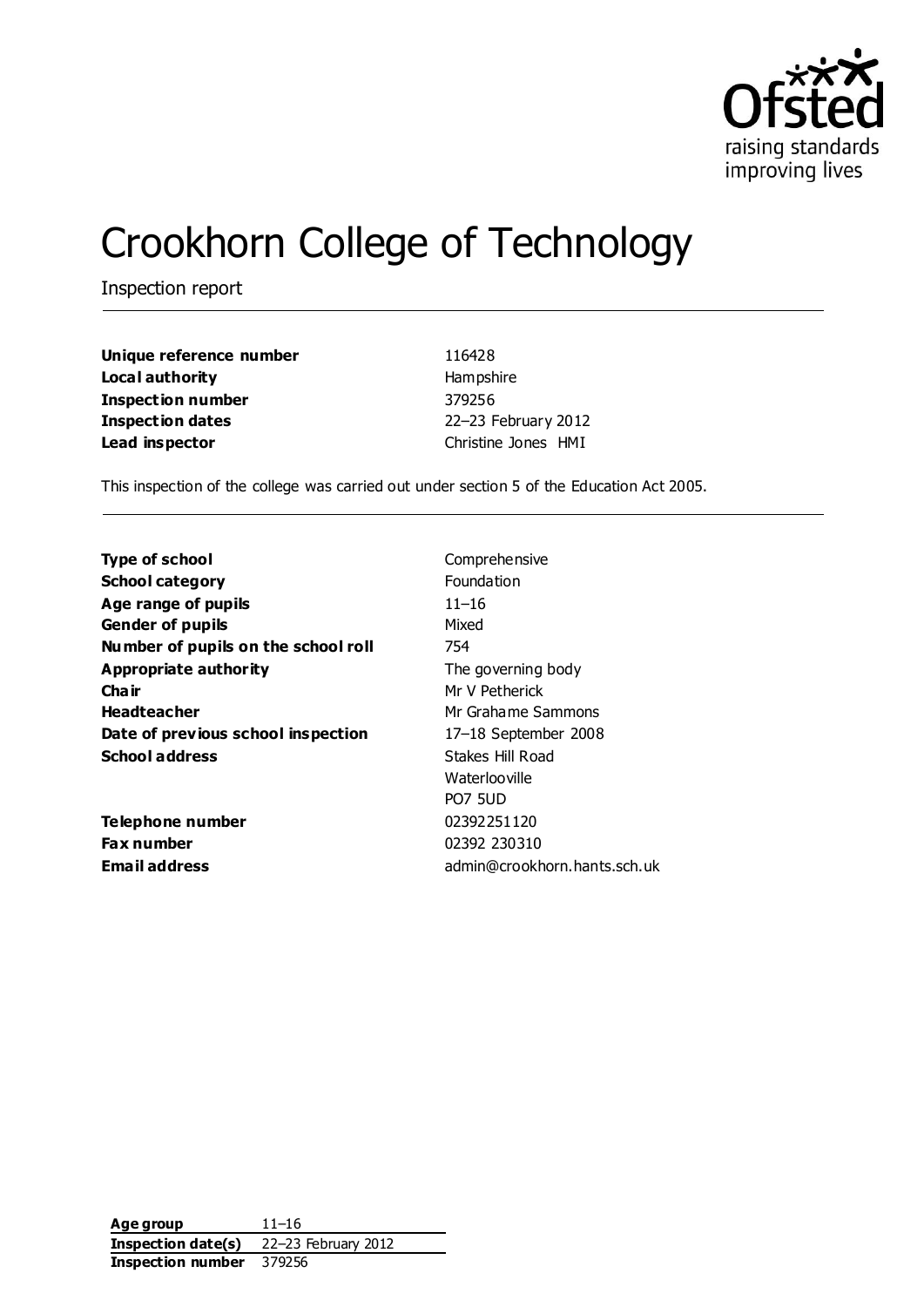

You can use Parent View to give Ofsted your opinion on your child's school. Ofsted will use the information parents and carers provide when deciding which schools to inspect and when.

You can also use Parent View to find out what other parents and carers think about schools in England. You can visit www.parentview.ofsted.gov.uk, or look for the link on the main Ofsted website: www.ofsted.gov.uk

The Office for Standards in Education, Children's Services and Skills (Ofsted) regulates and inspects to achieve excellence in the care of children and young people, and in education and skills for learners of all ages. It regulates and inspects childcare and children's social care, and inspects the Children and Family Court Advisory Support Service (Cafcass), schools, colleges, initial teacher training, work-based learning and skills training, adult and community learning, and education and training in prisons and other secure establishments. It assesses council children's services, and inspects services for looked after children, safeguarding and child protection.

Further copies of this report are obtainable from the school. Under the Education Act 2005, the college must provide a copy of this report free of charge to certain categories of people. A charge not exceeding the full cost of reproduction may be made for any other copies supplied.

If you would like a copy of this document in a different format, such as large print or Braille, please telephone 0300 123 4234, or email enquiries@ofsted.gov.uk.

You may copy all or parts of this document for non-commercial educational purposes, as long as you give details of the source and date of publication and do not alter the information in any way.

To receive regular email alerts about new publications, including survey reports and college inspection reports, please visit our website and go to 'Subscribe'.

Piccadilly Gate Store St **Manchester** M1 2WD

T: 0300 123 4234 Textphone: 0161 618 8524 E: enquiries@ofsted.gov.uk W: www.ofsted.gov.uk



© Crown copyright 2012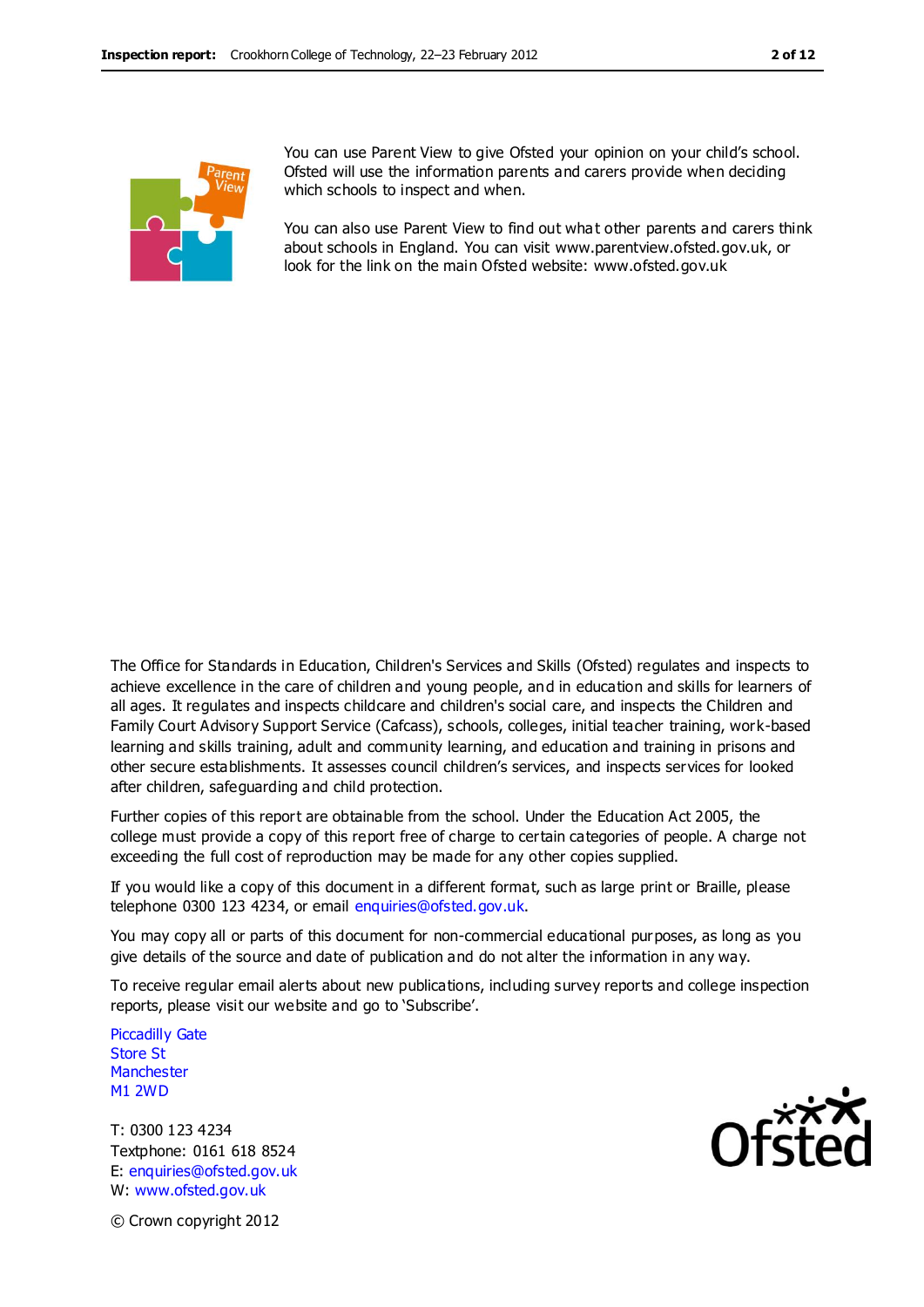## **Introduction**

| Inspection team        |                         |
|------------------------|-------------------------|
| <b>Christine Jones</b> | Her Majesty's Inspector |
| Jenny Usher            | Additional inspector    |
| Noureddin Khassali     | Additional inspector    |
| John Collins           | Additional inspector    |

This inspection was carried out with two days' notice. Inspectors observed a total of 36 lessons taught by 33 teachers, of which two were joint observations with a member of the senior team. In addition, inspectors made short visits to nine lessons where students were receiving extra support and visited a number of other lessons, accompanied by a member of the senior leadership team, to focus specifically on the quality of assessment and marking. Meetings were held with groups of students, the Chair of the Governing Body and other governors as well as college staff, including senior and middle managers. Inspectors took account of the responses to the online questionnaire (Parent View) in planning the inspection, observed the college's work, and looked at key documentation provided by the college, including improvement plans, analyses of the attainment and progress of students currently in the college, records related to the behaviour and safety of students and 198 responses to Ofsted's questionnaire for parents and carers.

## **Information about the school**

Crookhorn College is smaller than the average-sized secondary school. It is a nonselective school, serving the local area. The proportion of students known to be eligible for free school meals is just below the national average. Most students are from White British backgrounds and the proportions of students from minority ethnic groups, or who speak English as an additional language, are small. The proportion of disabled students and those with special educational needs is in line with the national average.

The school is a specialist technology college and meets the government's current floor standards. Crookhorn has gained the Investors in Careers and People awards and has just been awarded International School status for the second time.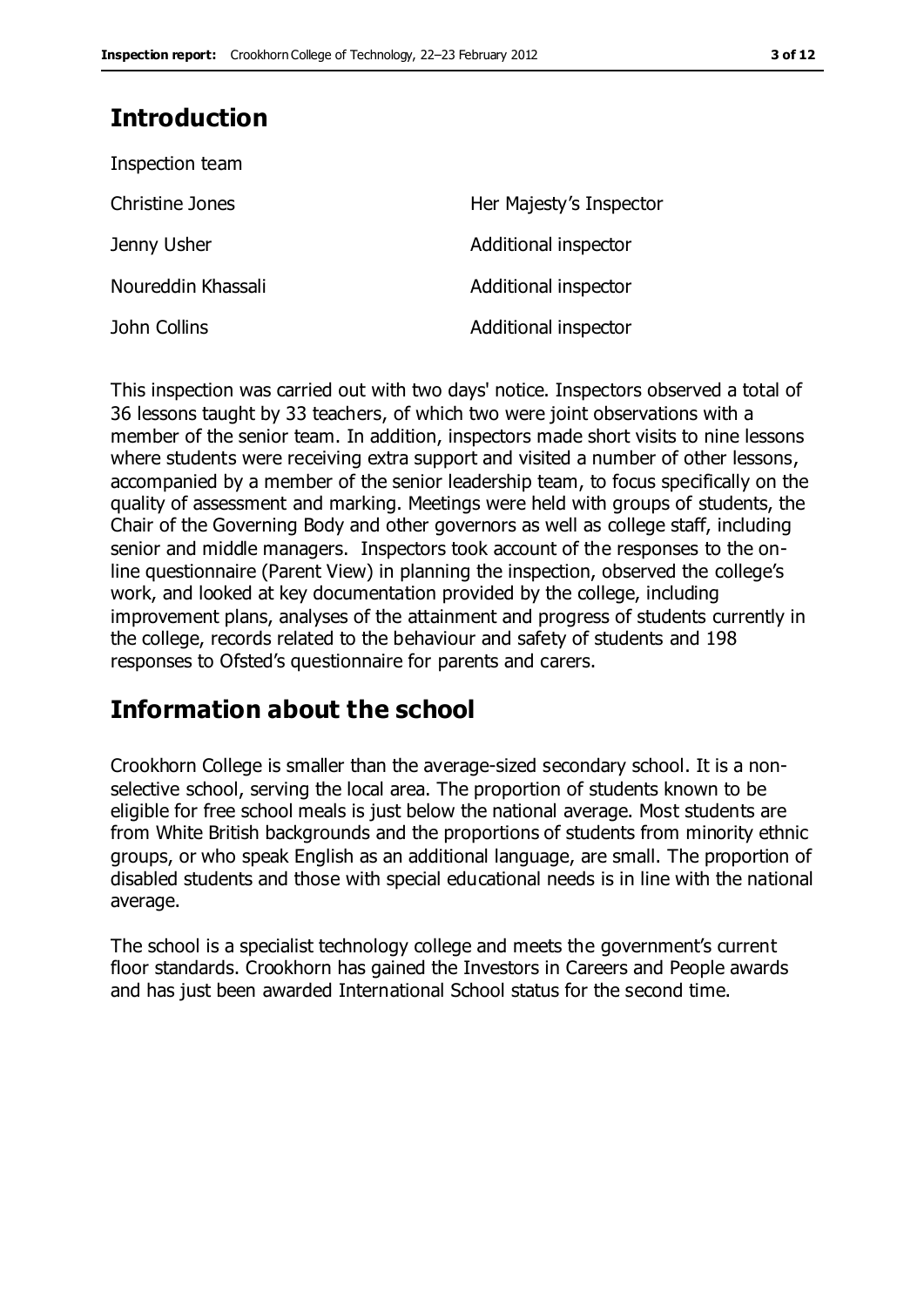## **Inspection judgements**

| <b>Overall effectiveness</b>     |  |
|----------------------------------|--|
|                                  |  |
| <b>Achievement of pupils</b>     |  |
| <b>Quality of teaching</b>       |  |
| Behaviour and safety of pupils   |  |
| <b>Leadership and management</b> |  |

### **Key findings**

- Crookhorn is a satisfactory school. Since the previous inspection, inconsistencies in teaching and learning contributed to underachievement by some groups of students, including girls and some disabled students and those with special educational needs. Therefore, this is no longer judged to be a good school.
- Recent concerted efforts to address these issues are succeeding, especially in the key areas of attendance and girls' performance in mathematics. The percentage of students attaining five or more A\* to C GCSE grades including English and mathematics in 2011 was below the national average; this represented satisfactory progress as students' prior attainment on entry to the college was very low. Current achievement is improving as students make satisfactory and occasionally good progress.
- Teaching is satisfactory overall. In the best lessons, teachers have high expectations. They make good use of assessment to challenge and support individuals and reinforce this with good oral feedback. In other lessons, teachers talk too much and do not always use questioning well to challenge and include all students. Lesson planning takes little account of the varying needs of the learners and, because of this, some students become inattentive and restless.
- Behaviour is satisfactory overall. Students feel safe and well cared for, with few concerns regarding bullying. A third of the parents and carers who responded to the questionnaire felt that some lessons were disrupted by bad behaviour. During the inspection, there were occasional instances of students becoming distracted and misbehaving in lessons where the teaching did not engage them with their learning.
- The leadership and management of teaching and learning are satisfactory and promote satisfactory outcomes. Senior leaders have a sound understanding of the college's strengths and areas for development and support this with appropriate performance management of staff. This, combined with recent improvement strategies, is having a positive impact on students' achievement. The college acknowledges there is more work to be done to improve the consistent use of these strategies, especially among middle leaders.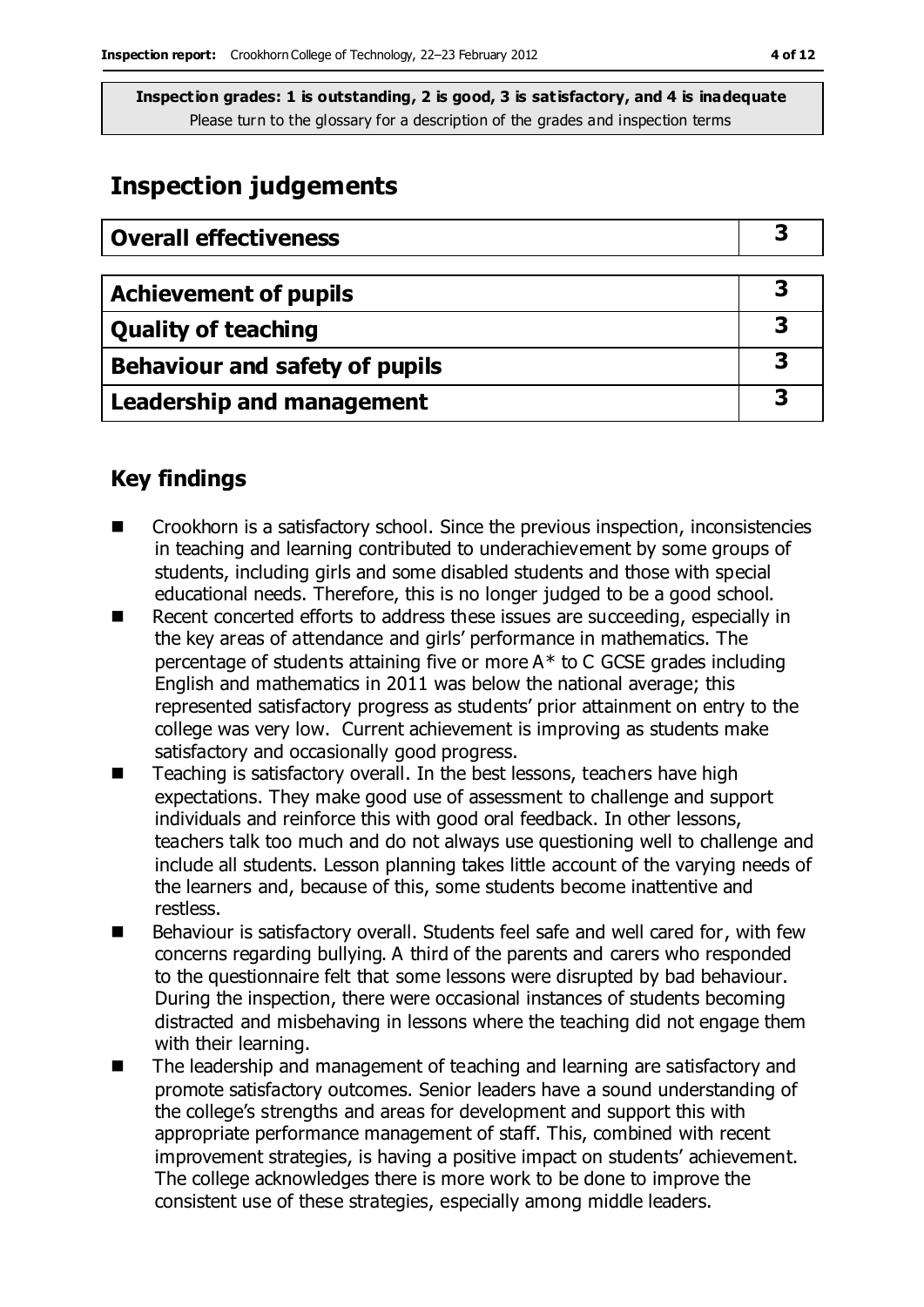Schools whose overall effectiveness is judged satisfactory may receive a monitoring visit by an Ofsted inspector before their next section 5 inspection.

### **What does the school need to do to improve further?**

- $\blacksquare$  Increase the rates of progress for all groups of students, especially girls, thereby raising achievement to good, by ensuring that all learning activities are precisely matched to the needs of students of differing levels of ability.
- Improve the quality of teaching to good so that, over time, it enables all students to achieve well and engage with their learning by ensuring that:
	- teachers enable students to develop as independent learners by planning activities that rely less heavily on large amounts of input from the teacher
	- teachers extend their use of effective questioning strategies that challenge and include all groups of students, enabling them to develop their learning and support this with good quality oral feedback.
- Enhance the effectiveness of leadership by ensuring that all leaders, particularly middle leaders, are more consistent in their monitoring and evaluation of all aspects of students' achievement and take quick action as a result to secure improvements.

#### **Main report**

#### **Achievement of pupils**

Students' attainment on entry to the college has, until recently, been consistently well below average. The prior attainment of current Year 7 students is higher and more in line with that expected for their age. The percentage of students gaining five or more A\* to C GCSEs including English and mathematics has varied and been below average for the last two years, although with some improvement in 2011. Achievement is satisfactory as the students last year made satisfactory progress from their very low starting points. Achievement was not better than this as girls underperformed in mathematics, and disabled students and those with special educational needs receiving specialist intervention on the 'school action' level did not do as well overall as they should have. The achievement of this particular group of students with special educational needs is now improving significantly, with the rigorous and effective focus on their individual needs currently in place. Similarly girls' performance in mathematics is improving, as shown by the outcomes of external tests already taken and in the lessons observed by inspectors. The progress seen in lessons of both girls and boys was at least satisfactory and, in some cases, good where they were making better than expected progress. Most parents and carers were happy with the progress their children make in the college.

In lessons observed during the inspection, most students displayed positive attitudes to learning, had good relationships with their peers and teachers and contributed well to collaborative work where those opportunities were given. Where the quality of learning is not as strong, this is often because students are not engaged and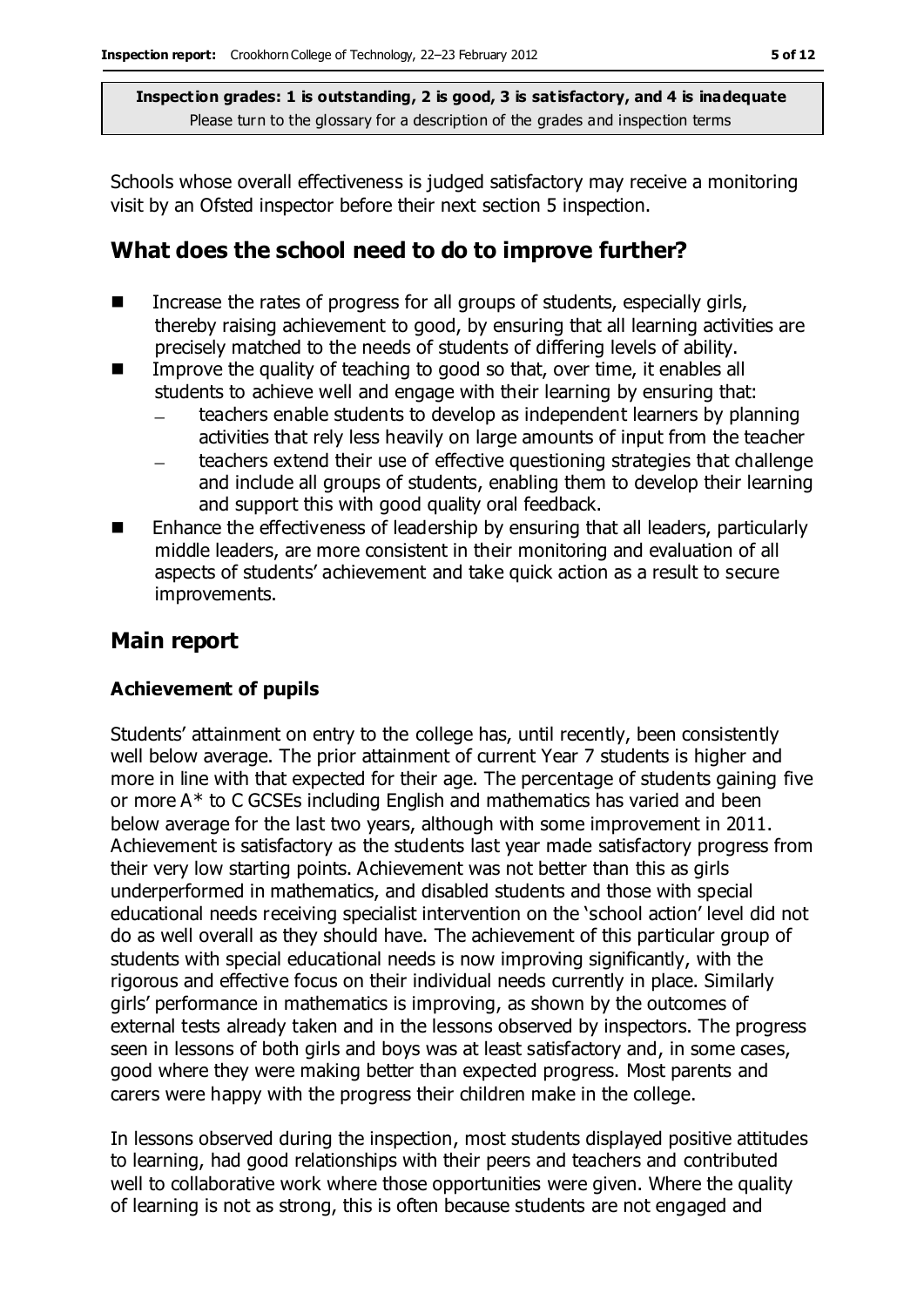motivated by the content and activities in lessons. In addition, the work is not always matched precisely to the needs of those with different levels of ability. Disabled students and those with special educational needs make overall satisfactory progress and some individuals with specific needs make good or better progress in their personal as well as academic development. This is largely as a result of appropriate interventions and support that are carefully tailored to each student's needs. A strong emphasis on improving students' low reading skills is also having a significant impact on raising achievement and students are increasingly able to apply literacy skills in different subjects. Numeracy is less well developed and students sometimes struggle to apply their learning in mathematics to other subjects such as measuring in design and technology.

#### **Quality of teaching**

Teaching is judged to be satisfactory because, over time, students make satisfactory and not good progress when compared to all students nationally. Most students, parents and carers were satisfied with the teaching in the college. There are examples of good and outstanding teaching, with few inadequate lessons. In the best lessons visited during the inspection, learning proceeded at a fast pace with no opportunities for distraction. Expectations were high and students' attitudes and opinions challenged. For example, in a history lesson looking at attitudes to women in the 1920s, students concentrated on controversial issues for extended periods and their independent learning skills were enhanced. This lesson also made a significant contribution to students' moral and social development. In the best lessons, good curriculum planning ensures that activities are viewed by students as relevant and interesting. Teachers are able to use their good subject knowledge to pose probing questions that challenge and motivate students to explore issues in depth. Students' work is generally well marked and gives sufficient feedback on the standards they are reaching and how to improve. Strategies for tracking attainment and progress are improving as teachers make better use of this information on monitoring students' performance to plan future lessons.

Where the quality of teaching is no more than satisfactory, the features of these best lessons are not evident. Teachers dominate lessons and this limits opportunities for students to develop as independent learners. Lessons are pitched at one level and do not meet the needs of all the different abilities in the class. While teachers may have considered the ability groups in their planning, in practice it does not always happen. Often this is because teachers are not using a suitable range of questioning strategies and ensuring that all students are drawn into contributing to the lessons. Learning support assistants provide effective individual support for disabled students and those with special educational needs. However, this support is often not built on by the class teachers who do not always adapt their strategies to meet particular needs.

#### **Behaviour and safety of pupils**

Around the college site, behaviour is usually good and students get on well with each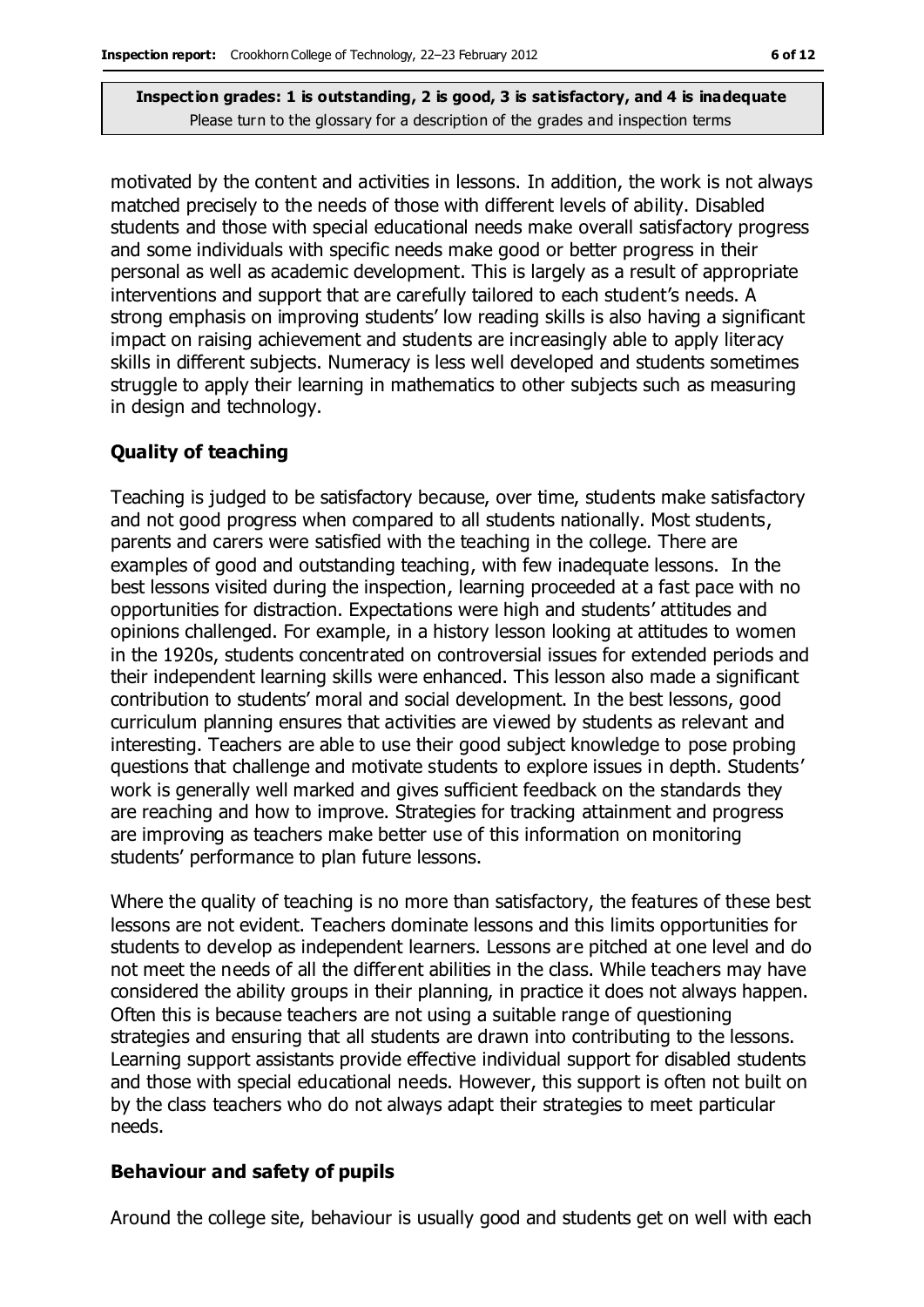other. Students know there is always someone they can approach if they have any concerns or worries. They are confident that, should issues arise, staff will deal with them quickly. The wider curriculum opportunities provided by the college support students in knowing how to stay safe as well as ensuring they are well informed about the risks they may face. Students have a good understanding of different types of bullying and are confident that, on the rare occasions when this happens, staff deal with it quickly and well. A few parents and carers raised concerns about individual bullying incidents in college but most were positive about the care and support their children receive.

Most students have positive attitudes to learning and behaviour in many lessons is good. There is evidence of low-level disruption in some lessons where teaching does not engage the students. This supports the opinions of the one-third of parents and carers and some students responding to questionnaires who expressed this concern. Despite this, the students interviewed during the inspection indicated that this behaviour was not a major problem in the vast majority of lessons. Attendance is improving through the rigorous way the college follows up absence. For example girls' attendance in Year 11 is currently good and their learning is improving as they now attend regularly. Students show good levels of respect for others in their community and the college environment. The college council has had a drive to reduce litter and, as a result, the site is largely litter free.

The college does not tolerate extreme behaviour and, in the few incidents where students are excluded, strenuous efforts are made to reintegrate them back into school. Some students have significant issues in their lives outside of college and receive considerable support from many staff, including the matron and counsellor.

#### **Leadership and management**

To address the decline in achievement, the senior leadership team introduced a rigorous tracking system for monitoring performance. This allows for the progress made by each individual student towards his or her targets to be carefully evaluated and appropriate intervention provided. As a result, achievement is now improving. Satisfactory capacity to continue to improve is demonstrated by the progress made by disabled students and those with special educational needs and by the current improving achievement of girls in mathematics.

A sound approach to monitoring the quality of teaching and learning gives the senior leadership team an accurate view of strengths and weaknesses in different curriculum areas. Middle leaders are developing their expertise in monitoring and evaluating the quality of education in their areas but not all have had the time to demonstrate the impact of their work on students' achievement.

College staff work hard to support their local primary schools through direct work in the schools and college events such as the very successful 'Professor Cranium' competition for Year 2 pupils. Whole-school and increasingly personalised professional development is developing teachers' skills and sharpening their focus on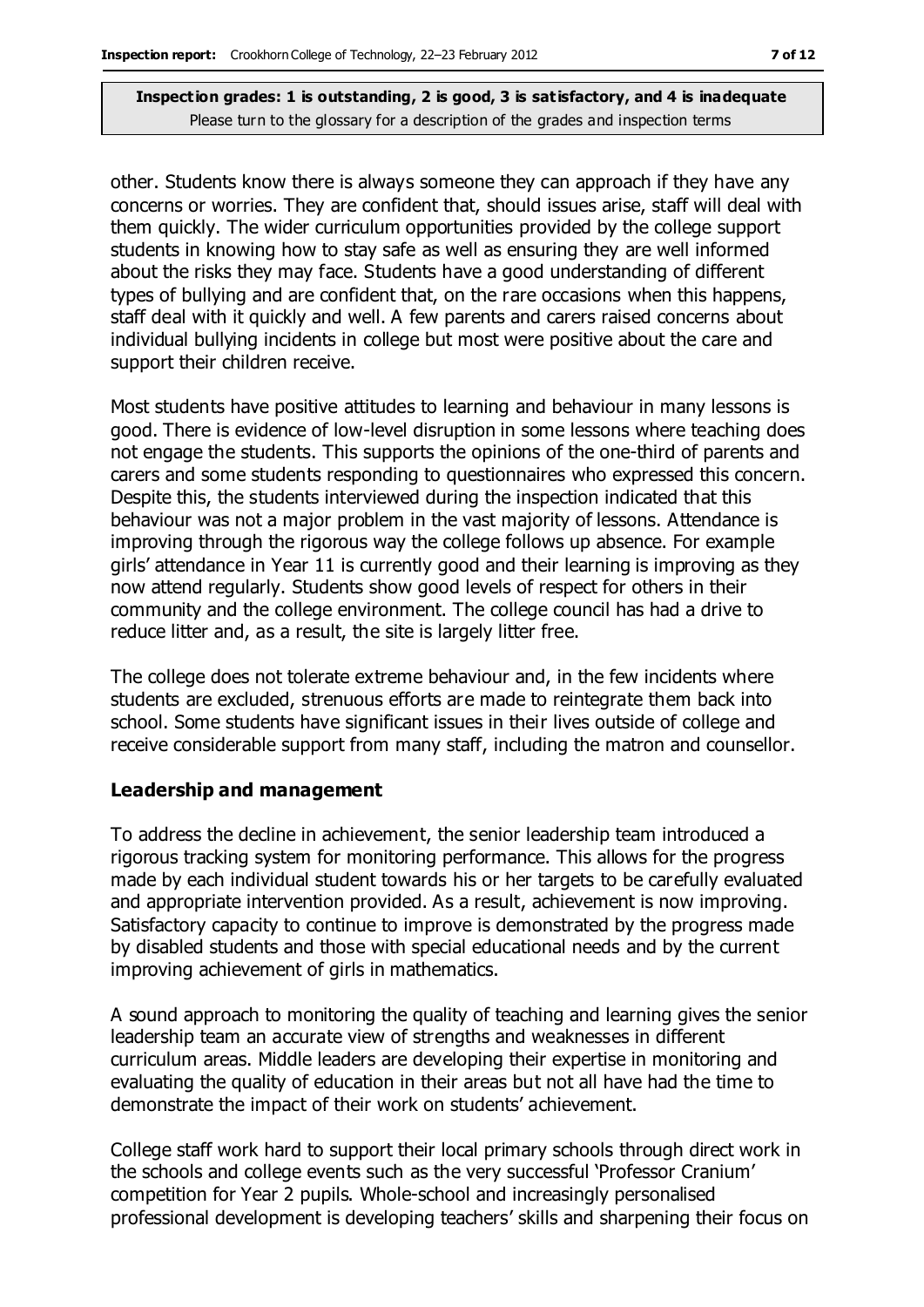learning. Teachers' improving awareness of the progress being made by groups of students and individuals is resulting in more timely and effective interventions to remedy underachievement. Responses to Ofsted's staff questionnaire were resoundingly positive and confirmed they were proud to be a member of the college and understood what the college is trying to achieve.

The governing body is aware of the college's strengths and weaknesses and priorities for improvement. They maintain a satisfactory commitment to ensuring equal opportunities and tackling discrimination through their critical support and challenge of the college leadership team. Safeguarding procedures, particularly the required staff checks and child protection training, are robust and meet requirements. The college places a high priority on pastoral support and care of the students. Through this commitment, and supported by satisfactory curriculum planning, the students' spiritual, moral, social and cultural understanding is developing well. The curriculum is being carefully adapted to meet students' needs and prepare them for the next stage in their education. The success of this approach is illustrated by the fact that only a very few students do not move on from the college into education, employment or further training.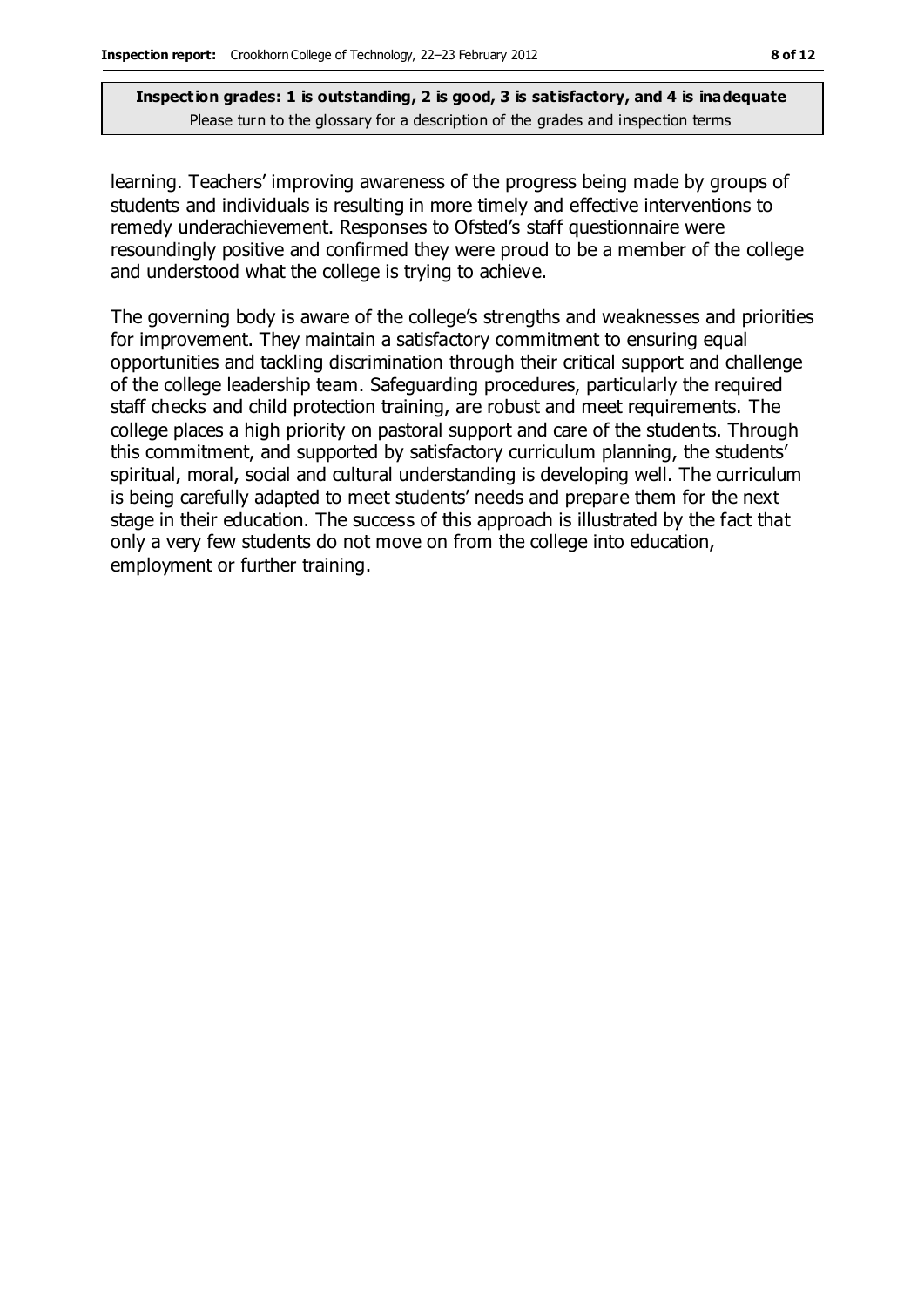## **Glossary**

### **What inspection judgements mean**

| Grade   | <b>Judgement</b> | <b>Description</b>                                            |
|---------|------------------|---------------------------------------------------------------|
| Grade 1 | Outstanding      | These features are highly effective. An outstanding           |
|         |                  | school provides exceptionally well for all its pupils' needs. |
| Grade 2 | Good             | These are very positive features of a school. A school        |
|         |                  | that is good is serving its pupils well.                      |
| Grade 3 | Satisfactory     | These features are of reasonable quality. A satisfactory      |
|         |                  | school is providing adequately for its pupils.                |
| Grade 4 | Inadequate       | These features are not of an acceptable standard. An          |
|         |                  | inadequate school needs to make significant                   |
|         |                  | improvement in order to meet the needs of its pupils.         |
|         |                  | Ofsted inspectors will make further visits until it           |
|         |                  | improves.                                                     |

### **Overall effectiveness of schools**

|                         | Overall effectiveness judgement (percentage of schools) |      |                     |                   |
|-------------------------|---------------------------------------------------------|------|---------------------|-------------------|
| <b>Type of school</b>   | <b>Outstanding</b>                                      | Good | <b>Satisfactory</b> | <b>Inadequate</b> |
| Nursery schools         | 46                                                      | 46   |                     |                   |
| Primary schools         |                                                         | 47   | 40                  |                   |
| Secondary<br>schools    | 14                                                      | 38   | 40                  |                   |
| Special schools         | 28                                                      | 48   | 20                  |                   |
| Pupil referral<br>units | 15                                                      | 50   | 29                  |                   |
| All schools             |                                                         | 46   | 38                  |                   |

New college inspection arrangements have been introduced from 1 January 2012. This means that inspectors make judgements that were not made previously.

The data in the table above are for the period 1 September 2010 to 31 August 2011 and represent judgements that were made under the school inspection arrangements that were introduced on 1 September 2009. These data are consistent with the latest published official statistics about maintained school inspection outcomes (see www.ofsted.gov.uk).

The sample of schools inspected during 2010/11 was not representative of all schools nationally, as weaker schools are inspected more frequently than good or outstanding schools.

Primary schools include primary academy converters. Secondary schools include secondary academy converters, sponsor-led academies and city technology colleges. Special schools include special academy converters and non-maintained special schools.

Percentages are rounded and do not always add exactly to 100.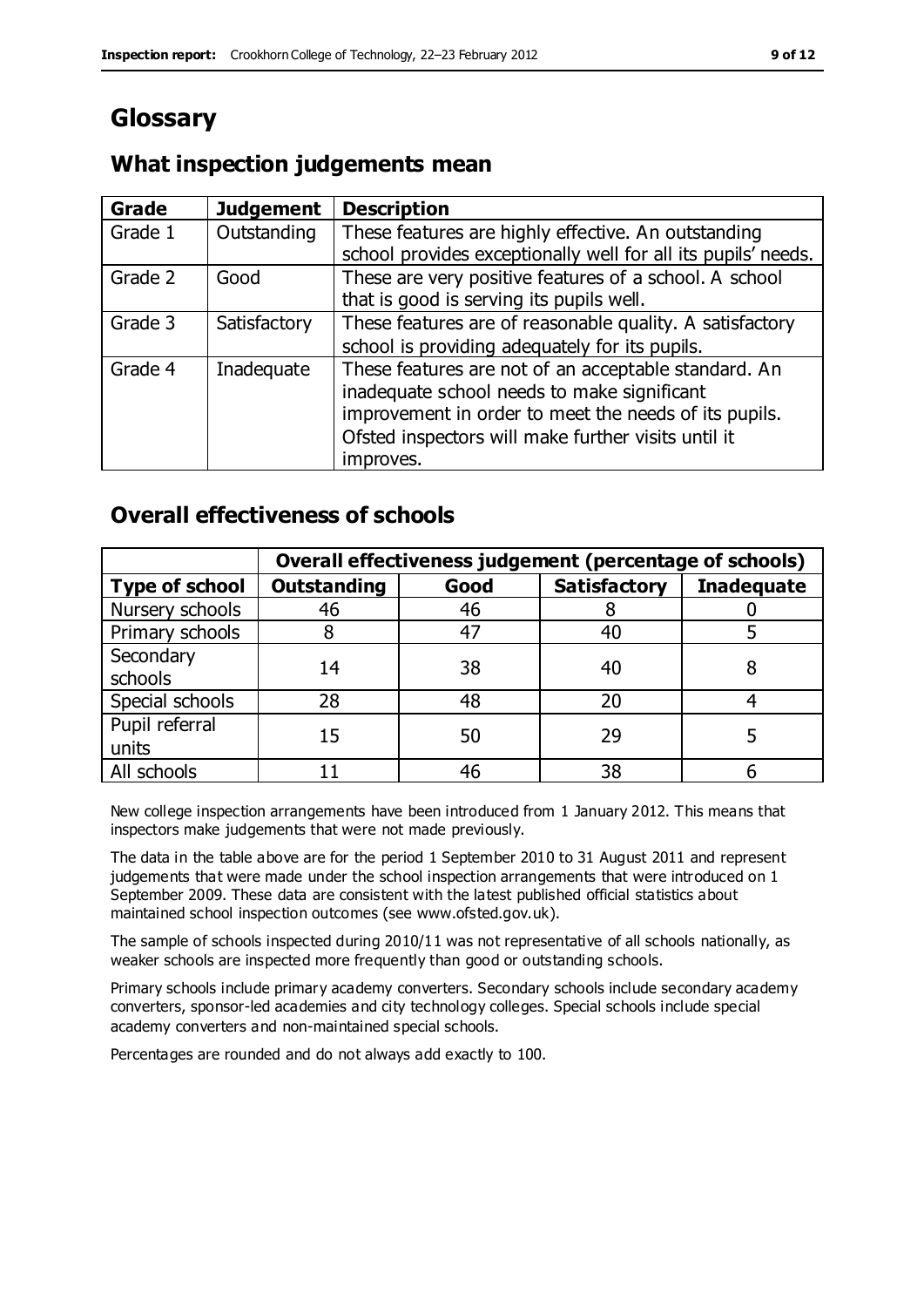## **Common terminology used by inspectors**

| Achievement:               | the progress and success of a pupil in their<br>learning and development taking account of their<br>attainment.                                                                                                        |
|----------------------------|------------------------------------------------------------------------------------------------------------------------------------------------------------------------------------------------------------------------|
| Attainment:                | the standard of the pupils' work shown by test and<br>examination results and in lessons.                                                                                                                              |
| Attendance                 | the regular attendance of pupils at school and in<br>lessons, taking into account the school's efforts to<br>encourage good attendance.                                                                                |
| Behaviour                  | how well pupils behave in lessons, with emphasis<br>on their attitude to learning. Pupils' punctuality to<br>lessons and their conduct around the school.                                                              |
| Capacity to improve:       | the proven ability of the school to continue<br>improving based on its self-evaluation and what<br>the school has accomplished so far and on the<br>quality of its systems to maintain improvement.                    |
| Leadership and management: | the contribution of all the staff with responsibilities,<br>not just the governors and headteacher, to<br>identifying priorities, directing and motivating staff<br>and running the school.                            |
| Learning:                  | how well pupils acquire knowledge, develop their<br>understanding, learn and practise skills and are<br>developing their competence as learners.                                                                       |
| Overall effectiveness:     | inspectors form a judgement on a college's overall<br>effectiveness based on the findings from their<br>inspection of the school.                                                                                      |
| Progress:                  | the rate at which pupils are learning in lessons and<br>over longer periods of time. It is often measured<br>by comparing the pupils' attainment at the end of a<br>key stage with their attainment when they started. |
| Safety                     | how safe pupils are in school, including in lessons;<br>and their understanding of risks. Pupils' freedom<br>from bullying and harassment. How well the school<br>promotes safety, for example e-learning.             |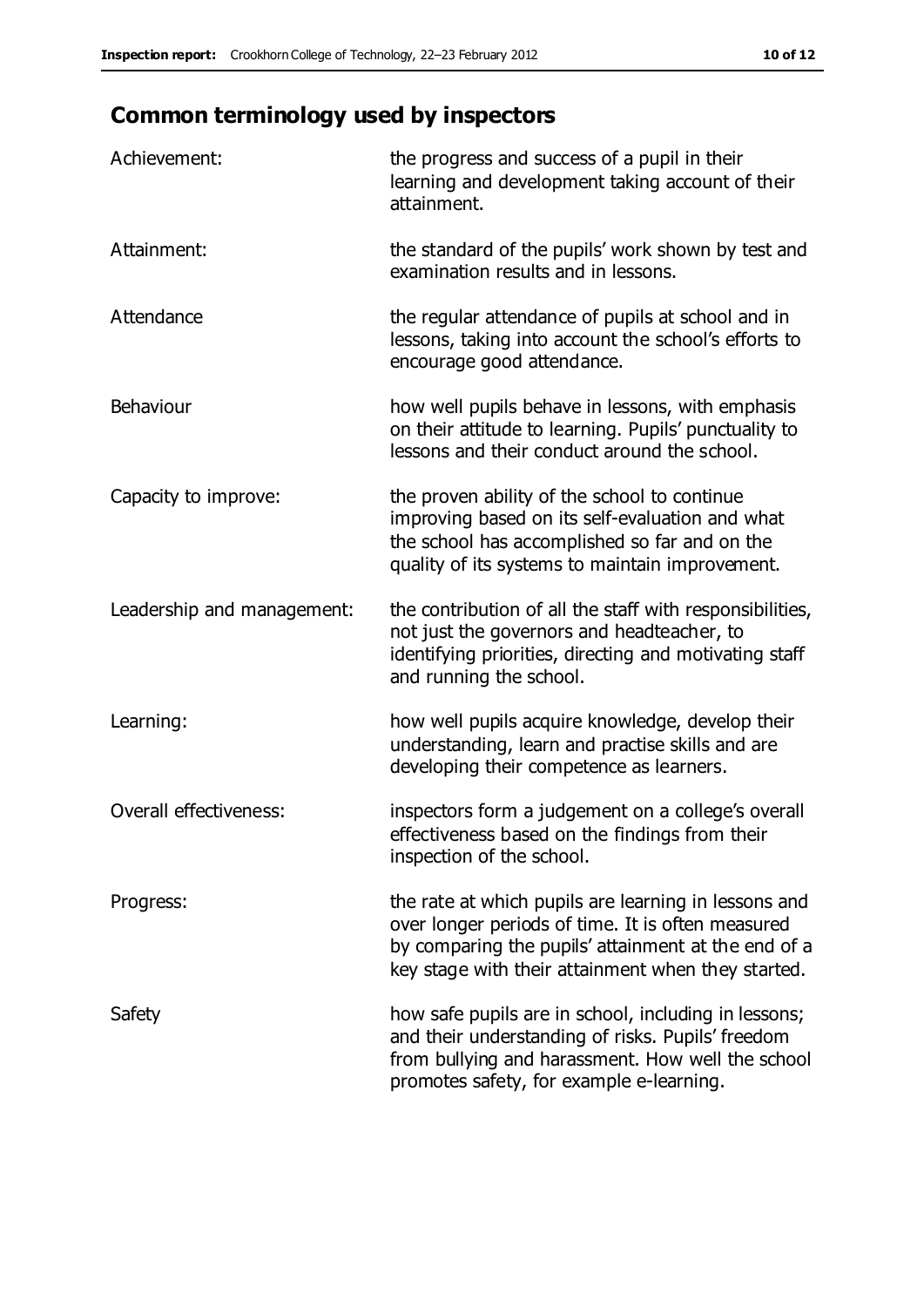#### **This letter is provided for the school, parents and carers to share with their children. It describes Ofsted's main findings from the inspection of their school.**

24 February 2012

Dear Students

#### **Inspection of Crookhorn College of Technology, Waterlooville PO7 5UD**

Thank you for the warm welcome you gave to the inspection team when we visited your college recently. We enjoyed meeting you and being in your lessons. This letter is to tell you what we found.

- Crookhorn is a satisfactory college.
- Your achievement is satisfactory and you make satisfactory progress.
- Your teachers try to plan lessons that keep you interested and help you to learn, although some lessons are not suitable for all your needs.
- You tell us you feel very safe and enjoy college, attend regularly and on time.
- You feel that bullying is not a problem and, on the rare occasions where it does happen, you know what to do and that the staff will deal with the issue promptly.
- Although most of you behave well around the college, some of your lessons are disrupted by students.
- The satisfactory curriculum gives you opportunities to take interesting courses.
- The headteacher and staff are committed to making sure you are always well cared for and able to fulfil your potential.

We have asked the college to look at the following areas:

- Helping you make better progress in all your subjects by planning interesting lessons that are suitable for your needs.
- **IMPROPIED 12 Improving teaching so that you are more independent learners, where teachers** ask challenging questions that make you think and also give you good feedback during lessons.
- Making sure that subject leaders are monitoring your progress very carefully and helping you to improve quickly.

You can help in this by listening to your teachers and acting on the advice they give you and working hard in your lessons.

Yours sincerely

Christine Jones Her Majesty's Inspector